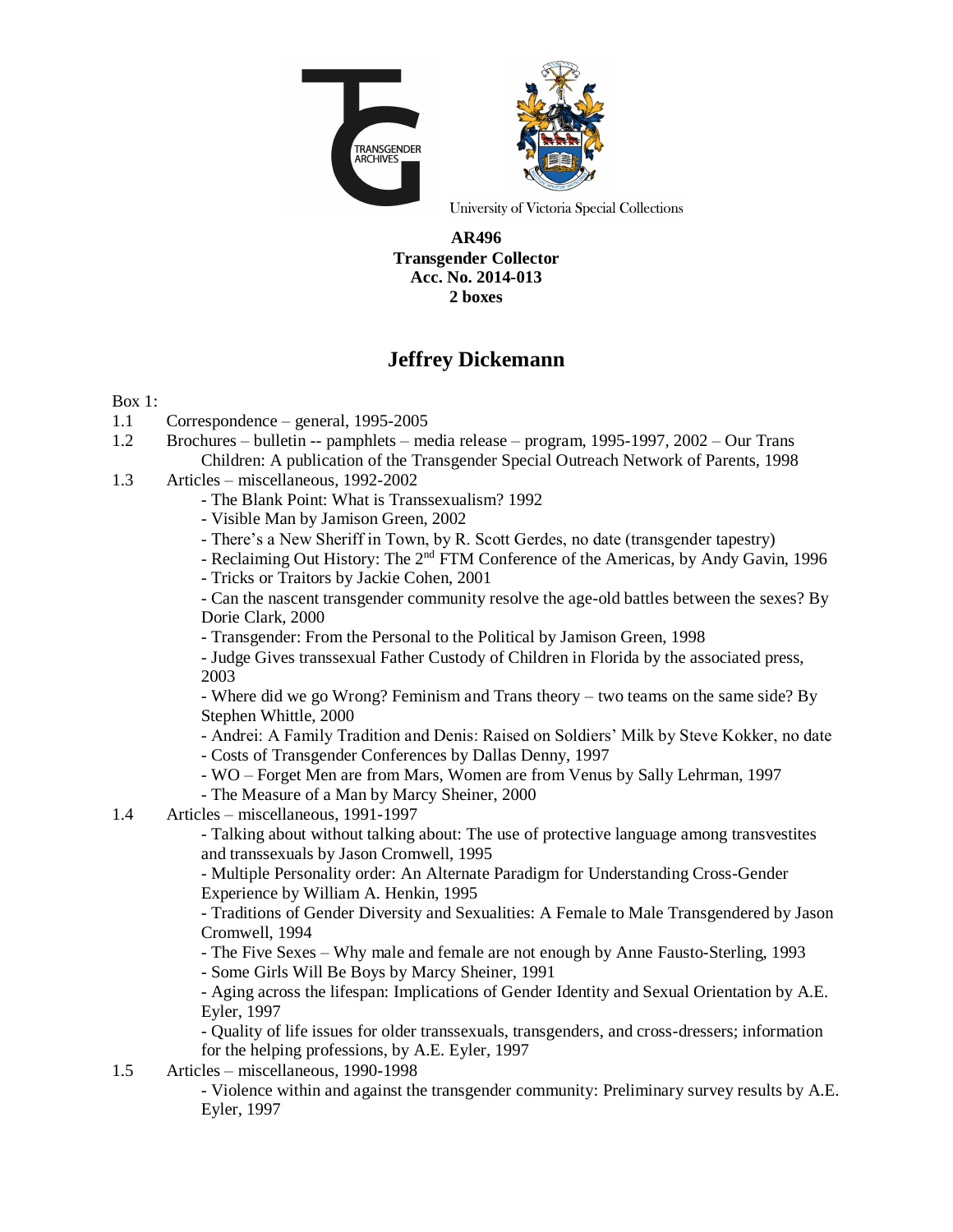- Out of a silent place: giving voice to the transgendered woman, by J.M. Boonin, 1998

- Tricks of the trade guide: presented by Kendal Morris and David Schreier, 1996
- Contested bodies: An introduction by Ruth Holliday and John Hassard, 1994
- Relations between transsexual parents and their children by Rusty Mae Moore, 1995

- Standards of Care; The Hormonal and surgical sex reassignment of gender dysphoric persons, 1990

- Harry Benjamin International Gender Dysphoria Association's: The standards of care for gender identity disorders: revision by committee, 1998

- FTM Resource Guide, fourth edition, 1996

- "Syphilis, Opiomania, and Pederasty": French Colonial Constructions of Vietnamese Genders, Sexualities, and Diseases, by Frank Proschan, 1995

- Socioenvironmental context, childhood gender identity, age at puberty, adult stature, and self-identity of M-to-F transsexuals in Thailand by Kenneth Kim, 1999

### 1.6 Articles by Jamison Green

- Visible Man: Sex changed, but turf wars continue, 2002

- Visible Man: Brand new on PlanetOut! Jamison Green offers a man's POV on life in the trans lane, 1999

- Trans Love, 2000
- Nothing Gets Attention Like a Penis (or Losing One!), 2000
- The MMOW Speech That Might Have Been, 2000
- FTM Pride vs. Confidentiality, 2000
- Under The Knife, Part I-III, 2000
- Labels, Labels Everywhere…, 2001
- Transmen on Trail: Florida Divorce/Child Custody Case, 2002
- Out or In Closets, Trans Lives are At Risk, 2002
- "Southern Comfort" is NOT about Drinking, 2001
- Coming Out Never Ends, 2001
- Forward Motion, 1999
- FTM Rage: Testosterone's Bad Rap, 2000
- Who Knew? Coming Out as A Trans Man, 2000
- Turf Wars Continue In Spite of How Sex Changed, 2002
- Requiem for David Remier: "He Gave All He Had", 2004
- Just Like Changing Clothes, 2004
- The FTM Perspective: HBIGDA SOC draft, no date
- 1.7 Newspaper clippings magazine clippings, 1992-2003, no date (1)
- 1.8 Newspaper clippings magazine clippings, 1992-2003, no date (2)
- 1.9 Western Region Annual Conference Hand out folder, 1995 publication: Transgender Equality: A handbook for Activists and Policymakers by Paisley Currah, [1999]
- 1.10 Newsletter:
	- Anything that moves: The Magazine for the Uncompromising Bisexual, issue #9
	- The Prospect, vol. 12, issue 15, August 2001
	- Sojourner: The Women's Forum, v. 26, no. 3, Nov. 2000
	- Women's Cancer Resource Center, Spring 2002

# **Krippner, Stanley**

- 1.11 Correspondence minutes, 1969-1988
- 1.12 Newspaper clippings, 1974, 1986, no date
- 1.13 Pamphlets Newsletters: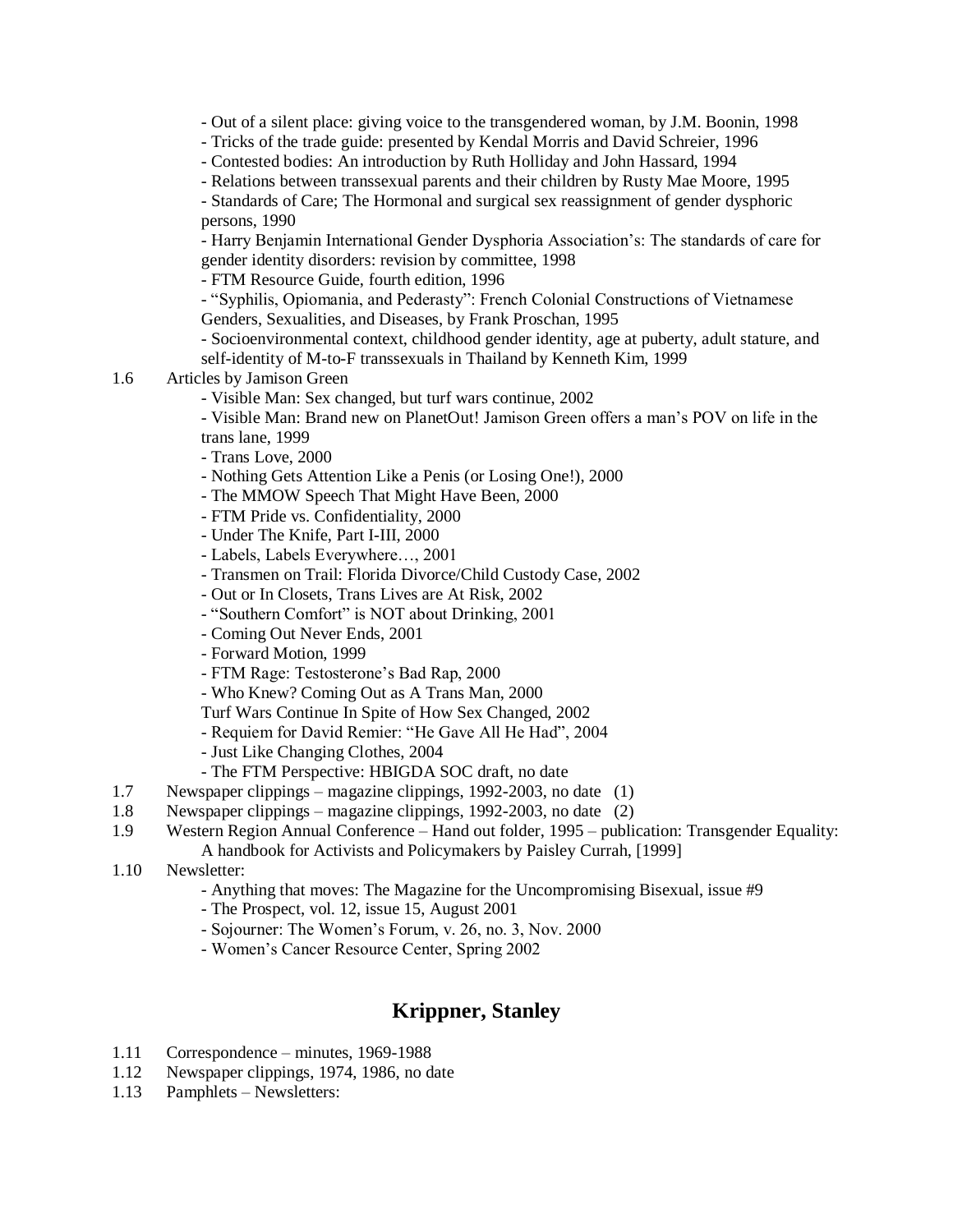- Information for the Family of the Transexual And Children With Gender Identity Disturbances – Erickson Educational Foundation, no date [1970's]

- Case History Data from 392 Male and 71 Female Transsexuals - monograph supplement no. 1, October 1973 (3 copies)

- Content Analysis of 30 Dreams From 10 Pre-Operative Male Transsexuals – Monograph supplement no. 2, April 1974 (2 copies)

Newsletters:

Erickson Educational Foundation Newsletter, v. 2, no. 1, no. 2, 1969, vol. 3, no. 1, spring 1970

# **Ari Kane**

- 1.14 T-shirt Fantasia Fair Provincetown Massachusetts, no date
- 1.15 Crossing Sexual Boundaries : Transgender Journeys, Uncharted Paths / Edited by J. Ari Kane-DeMaios and Vern L. Bullough – Table of Contents of publication, no date – Eunuchs On-Line: The Eunuch Archive as a Data Resource, no date

# **Christine Milrod**

1.16 Christine Milrod – letter – postcards from the short animated feature film "Trannymals Go To Court" – T-shirt, 2005, 2008, 2014

### **Jude Patton**

- 1.17 photographs article: The Man Inside by Canary Conn, 1977 (3 photos)
	- Virginia Prince, 1980
	- Ariadne Kane and Virginia Prince, 1980
	- Jude Patton and Joanna Clark, 2012

#### **Willow Arune**

- 1.18 Correspondence, 1972-2004-2005
- 1.19 I Want what I want, VHS and Poster (1VHS) Poster location: Box: 1.9 - OS/01/01.1/16

#### **Anonymous**

1.20 Letter from Julian, 1995 – brochure: Mango products, no date – newspaper: In Newsweekly (New England's largest GLBT newspaper issue 14, July 13, 2005) – blank stationery: Gender Identity Support Services for Transgenders, 1995, 2005, no date

### **MTHF – Moving Trans\* History Forward**

University of Victoria Transgender Archives Symposium, March 21-23, 2014

- 1.21 MTHF Event material:
	- Hand out package
	- Brochures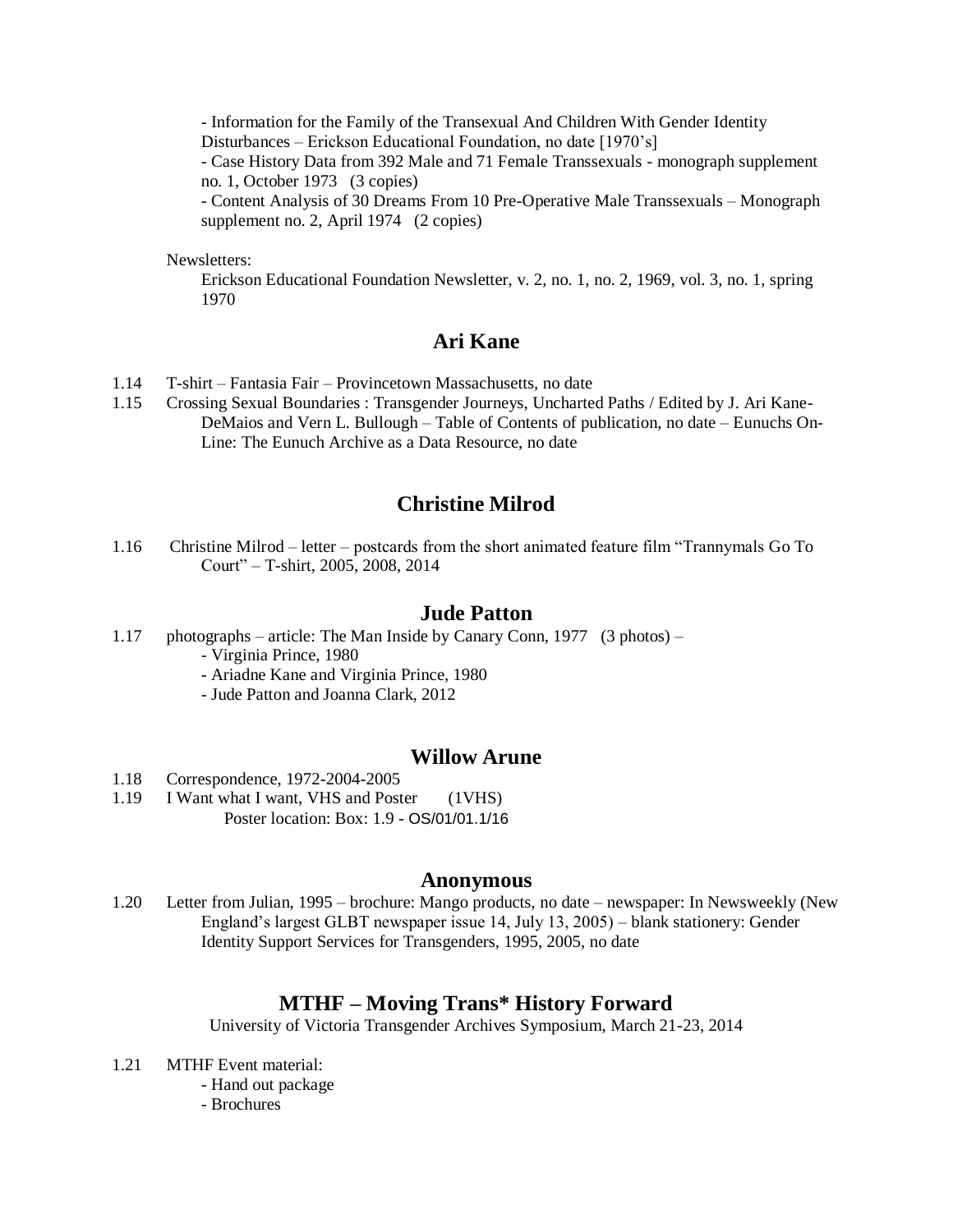- Pamphlets

- Posters (Box: 1.10 - OS/01/01.1/16)

# **Gender Odyssey**

A National conference focused on the thoughtful exploration of gender July  $31<sup>st</sup> -$  August  $4<sup>th</sup>$ , 2013

- 1.22 Miscellaneous handouts at the conference, 2013 (1) - Brochures – pamphlets, 2013
- 1.23 Miscellaneous handouts at the conference, 2013 (2) Booklets:

#### **PFLAG (Parents, Families and Friends of Lesbian and Gays:**

- Be not afraid help is on the way! Straight for equality in faith communities, 2012
- Be yourself: Questions and answers for lesbian, gay, bisexual, and transgender youth, 2006
- Faith in our Families: Parents, families and friends talk about faith, sexual orientation and gender identity, no date
- Guide to being a straight ally, 2007

- Welcoming our Trans Family and Friends: A support guide for parents, families and friends of transgender and gender non-conforming people, no date

- Your method: A recovery-based journal for gay, bi, and trans men affected by crystal meth by Project NEON a Program of Seattle Counseling Services, no date

- 4 buttons: Binary Buster – F@RGE – Fight Transphobia – I'm proud to be a SOFFA Trans-Kincom.

#### **Chloë Sėquin**

#### **Box 2:**

- 2.1 Monograph: A Gender Experience by Frances A Smith, 2004
- 2.2 Pocket books and transvestite comics pamphlets, no date

- Real Female Impersonator letters / compiled and edited by Sussie (Frank) Collins, pocket book #1

- TV Confessions stories of men who have to wear women's clothes to make love / compiled and edited by Sussie (Frank) Collins, library book #1

- Transvestite comics no. 1-2

2.3 Fantasia Fair 2012 – slide show DVD (1 DVD)

#### 2.4 **VHS tapes: recorded at home**

2014-013-01-V The Butcher's Wife – Transgendered…

- 2014-013-02-V Faking it (Drag) Oprah with Jenny Boylan Sex change Trinidad Crossing the Divide – Gender Unknown – Law & order SVU #2
- 2014-013-03-V Soldier's Girl
- 2014-013-04-V Transsexual women, 2003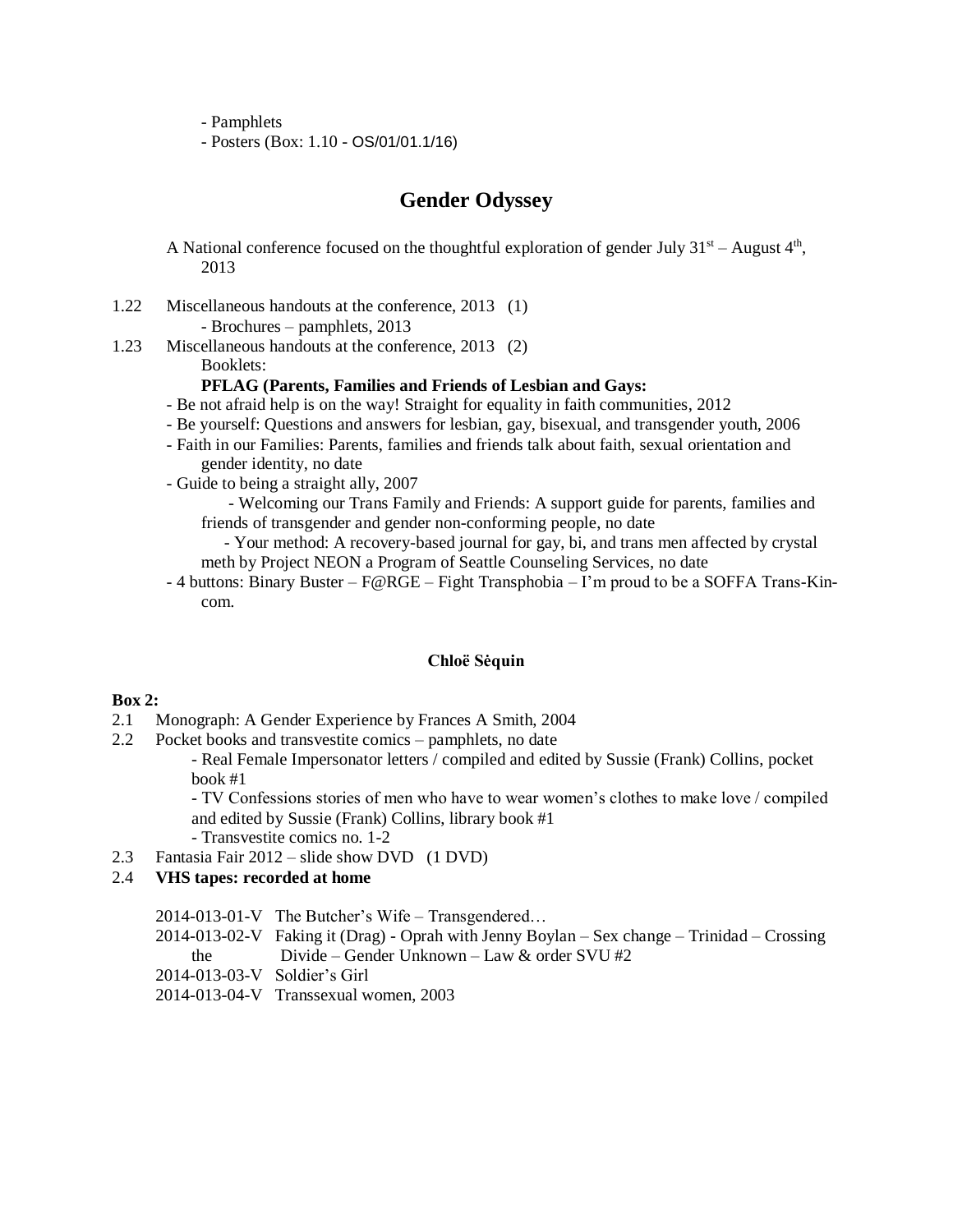# **AR502 Denny, Dallas Ace.** No.: **2014-030 1 box, 1 OS folder**

### **Box 1:**

- 1.1 Fantasia Fair 2001 -correspondence- program- brochures, 2001
- 1.2 Fantasia Fair 2001 -proposal- Fantasia Fair Expenses- receipts (Sandra Cole)--- GEA (Gender Education & Advocacy Inc.), correspondence- budget- fundraising, 2001
- 1.3 Fantasia Fair 2003 -Follies: produced by Barbara Curry, 2003- 1 VHS
- 1.4 Fantasia Fair 2001 participants guide- Gazette newsletter vol. 39 issue 2-7, 2013
- 1.5 The Renaissance Education Association, Inc. 1987-1997- A Tenth Anniversary History by Lee Etscovitz, 1997
- 1.6 Publications- newsletter-- pamphlet, 1974, 1992, 1994, 1996:
	- Empathy Club, April 1974
	- -The Transvestite's Guide to London: The Ultimate Insiders Guide, 1992
	- -Who's Who & Resource Guide to the International Transgender Community, 1994 -
	- Wigstock '98 is presented by Virgin Megastore and Virgin Cola, 1998

1.7 Fantasia Fair 1991 -brochure- participants guide- program- correspondence- clipping, 1990- 1991 (from Angela in Switzerland):

Fantasia Fair Participants Guide, 1991 Fantasia Fair Program Guide, 1991 Fantasia Fair Participants Guide (Cover), 1990 Fantasia Fair Flyer for Videos, 1991 Fantasia Fair Awards Banquet Program, 1990 Fantasia Fair Follies Program, 1990 Fantasia Fair Awards Banquet Program, 1991 Fantasia Fair Follies Program, 1991 Fantasia Fair Gazette No. 1, Sat-Sunday, Oct. 19-20, 1990 or 1991

1.8 Miscellaneous- article- brochure- poster,

- Photocopy of article about Lee Brewster: The First Lady of Drag, 1975 -Fantasia Fair 1997: Where Dreams Become Reality

- -The Unitarian Universalist Meeting House of Provincetown, 2009
- Pilgrim Monument and Provincetown Museum, no date
- Poster: The Twentieth Anniversary Fantasia Fair, 1994
- 1.9 Fantasia Fair- Photographs- programs, 1987, 2006, no date (I)
- 1.10 Fantasia Fair- Photographs- programs, 1987, 2006, no date (2)
- 1.11 Fantasia Fair- Photographs, no date (189 photos)

# **OS envelope in Reading room 05/05**

Award: Fantasia Fair Provincetown, M A - October 20-27,2013- Virginia Prince Pioneer Award Recipients: Yvonne Cook-Riley and Joann Roberts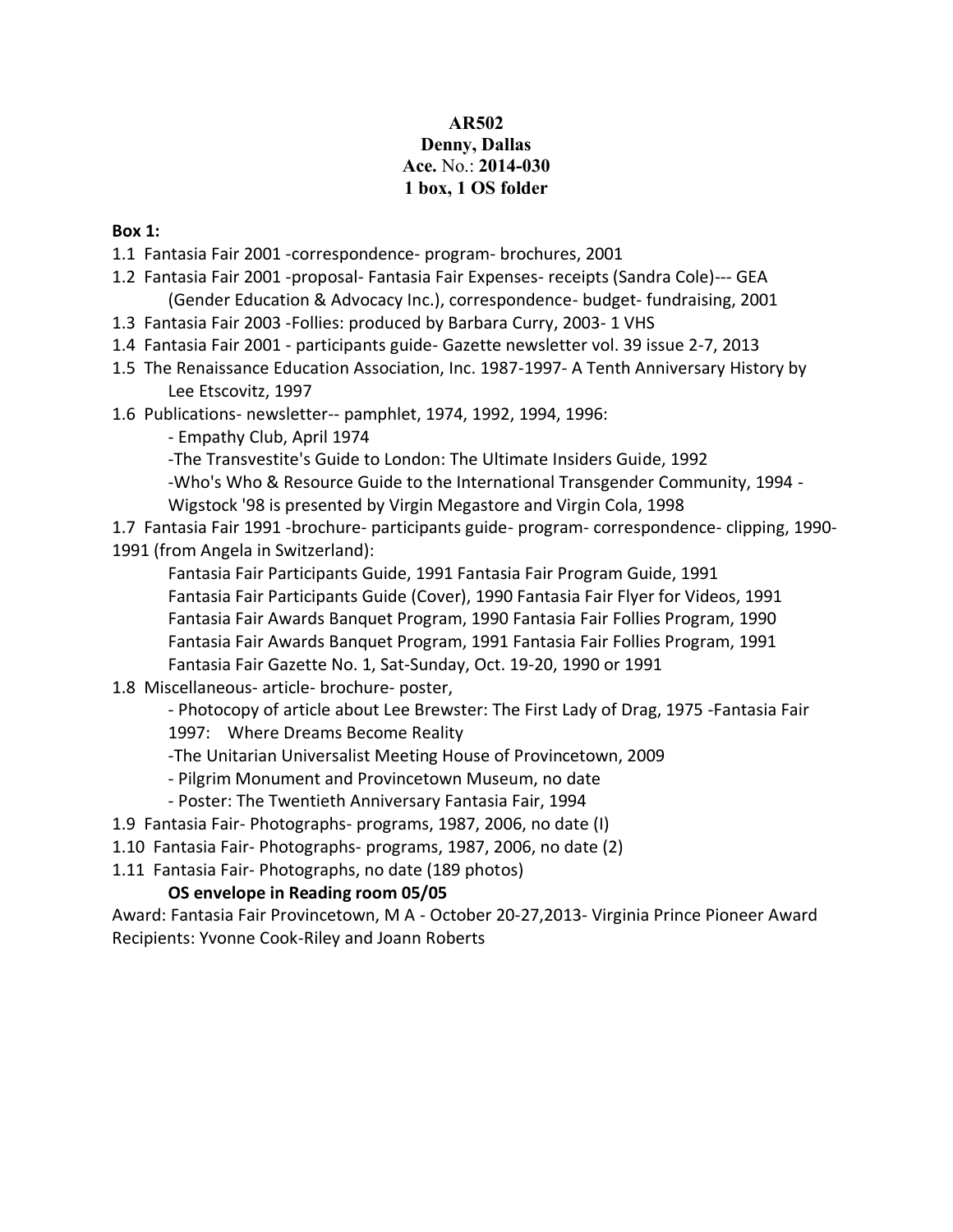### **AR487 Devor, Aaron, collector Ace. No.: 2013-056 1 OS box**

Minutes of Meeting at Vancouver Native Health, 1992

1.1) The Queeriodic Table, 2010

1.2) Gender Euphoria, 2009

1.3) What can you do? Your best friend has just told you, "I'm gay".

1.4) We all belong in the circle, Aboriginal Wellness Program, no date

1.5) We all belong, Trans. Cross Dresser....Vancouver Coastal Health, no. date

1.6) Walt Whitman, 1819-1892- Great American poet; Believed to be gay, no date

1.7) Natalie Barney, 1876-1972- Poet, playwright, novelist, and essayist, no. date

1.8) Heterosexism Homophobia - Who has homophobia stopped you from Knowing? no date

#### **VIVIANE NAMASTE**

#### **Box 1.10**

Pamphlets and Posters -- en paroles et en images -through words and images: An Exhibition on the history of HIV*I* AIDS and trans' women in Paris, 2013 (2 pamphlets, 31 posters)

#### **AR474**

# **Green, Richard Ace. No.: 2012-034, 2014-034 1 doc**

#### **Box 1:**

1.1 Green Richard - Case conference, 1968

#### **Ace. No.: 2014-034**

1.2 Correspondence- Minutes- Harry Benjamin Foundation- Erickson Foundation, 1965-1966, 1984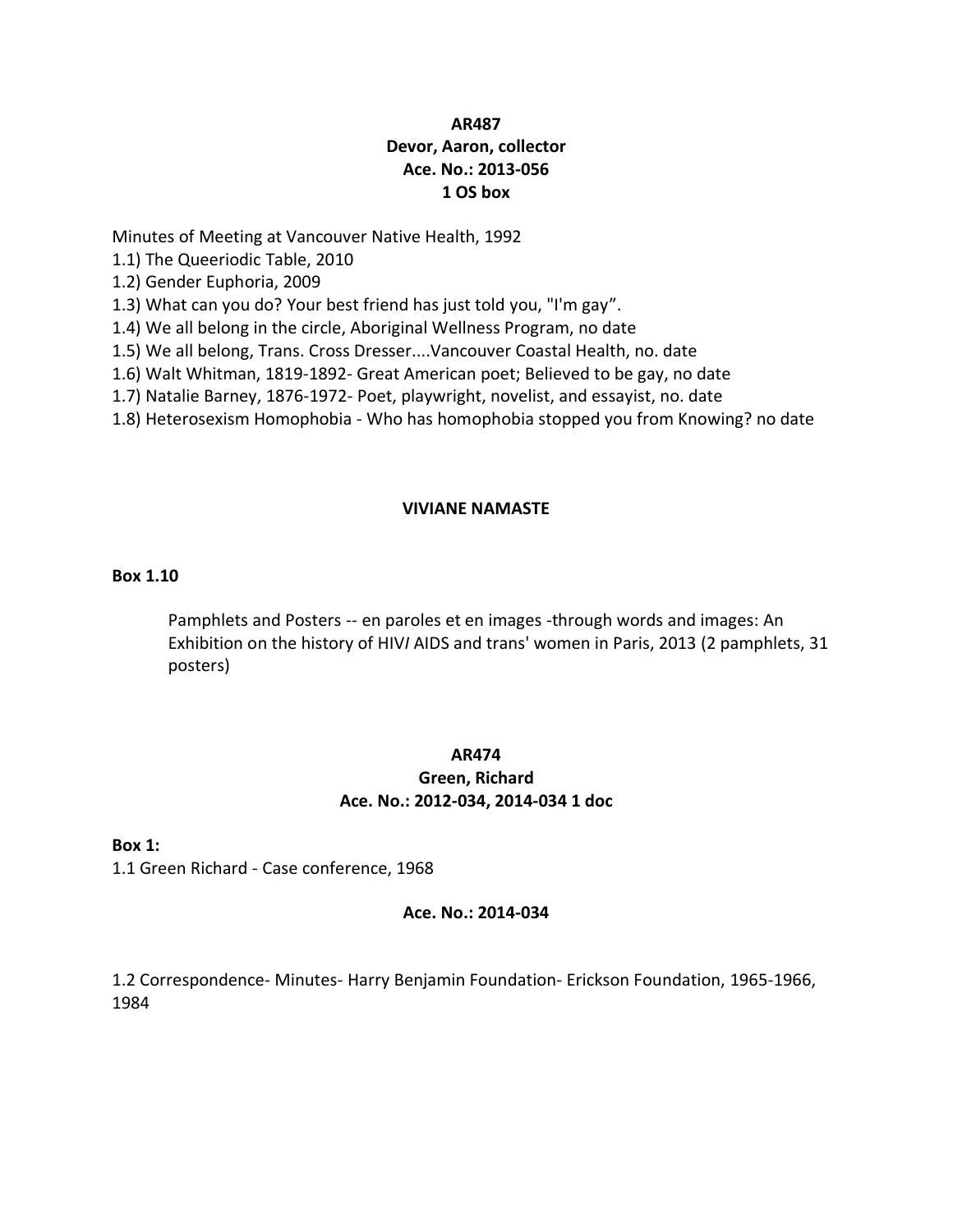### **University of Victoria Special Collections & University Archives AR471 Miller, Niela Acc. No.: 2012-022 1 document box**

#### **Box 1:**

1.1 Correspondence – 1983-2009

- "The Tall Ships" 1990 (addendum: 1998)
- Description of Workshop for Counselors undated
- Short Biography & Gender Resume for Niela Miller 1982-1999 undated
- Short Biography & Gender Resume for Niela Miller 1983-2009 undated
- Notes for Gender Talk ABHS, Acton, MA –2006 (3 copies)
- Notes for Talk at First Church Unitarian in Littleton, MA 2003
- Feminine Toolkit undated (2 copies)
- Emails to Niela Miller from Kathleen Kawa and April Anne Nicole undated
- A Woman's Heart: Workshop by Niela Miller Fantasia Fair 2004
- Niela Miller Lecture Schedule & Synopsis Fantasia Fair 2005
- Notes for Feminine Toolkit Workshop Fanstasia Fair 2005
- Notes for Feminine Toolkit & Woman's Heart Workshops undated
- Descriptions of Fantasia Fair Workshops undated
- "Wives' Workshop" Report Fantasia Fair 1983
- Thank You Letter to Niela Miller from Eliot Community Human Services, Inc. –1997
- Thank You Letter to Niela Miller from Veterans Administration (David Haskell) 1989
- Thank You Letter to Niela Miller from Veterans Administration (Rivkah Lindenfeld) 1989
- Transgender Presentation Notes (Counselor Educators in Second Life) undated
- "How Easily He Forgets" by Katherine Hawkins for "A Circle of Women" –1993
- "My Transsexual Father" by Stephen Vinay Gunther 2006
- Questions for Resolution in Counseling undated
- Notes for Transgender Day of Remembrance Talk in Second Life 2009

Articles – 1996-2001

- "Counseling in Genderland" Review AHP Perspectives 1996
- Untitled 2001
- "Counseling and the Married Crossdresser" Tapestry 1996
- "On Being a Woman" Tapestry Journal undated
- "I Dreamed There Was an Emperor, Antony..." undated
- "Abolishing Guilty Secrets" Tapestry Journal undated
- Untitled AHP Perspectives undated

Newspaper Clippings – 1990

- "Teaching About Gender Identity is on the Agenda for Niela Miller" 1996
- Book notes "Counseling in Genderland" Synopsis undated